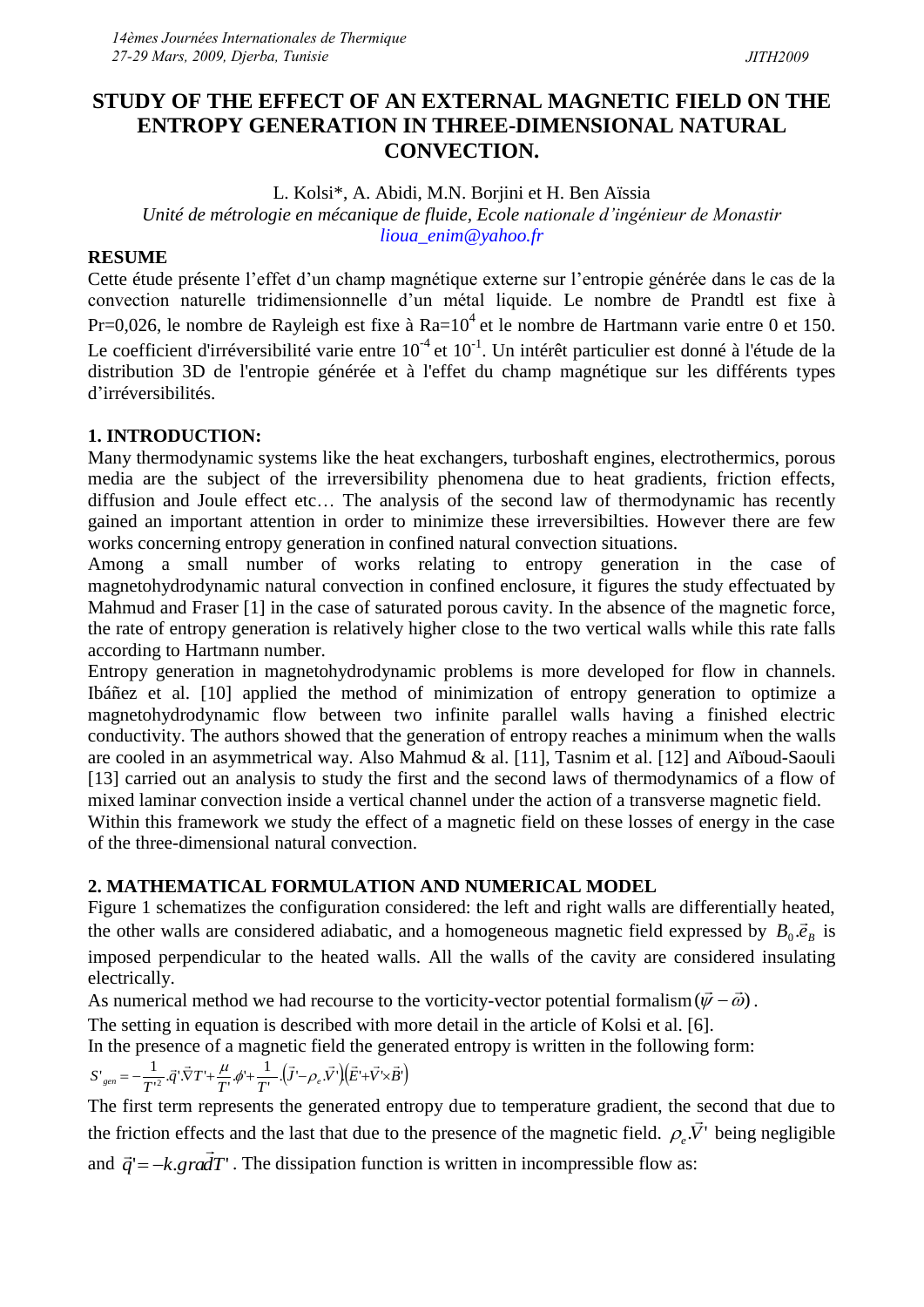*14èmes Journées Internationales de Thermique 27-29 Mars, 2009, Djerba, Tunisie* 

$$
JITH2009
$$

$$
\phi' = 2\left[\left(\frac{\partial V'_x}{\partial x'}\right)^2 + \left(\frac{\partial V'_y}{\partial y'}\right)^2 + \left(\frac{\partial V'_z}{\partial z'}\right)^2\right] + \left(\frac{\partial V'_y}{\partial x'} + \frac{\partial V'_x}{\partial y'}\right)^2 + \left(\frac{\partial V'_z}{\partial y'} + \frac{\partial V'_y}{\partial z'}\right)^2 + \left(\frac{\partial V'_x}{\partial z'} + \frac{\partial V'_z}{\partial x'}\right)^2(7)
$$

From where the generated entropy is written:

$$
S'_{gen} = \frac{k}{T} \left[ \left( \frac{\partial T'}{\partial x'} \right)^2 + \left( \frac{\partial T'}{\partial y'} \right)^2 + \left( \frac{\partial T'}{\partial z'} \right)^2 \right] + 2 \left[ \left( \frac{\partial V'_x}{\partial x'} \right)^2 + \left( \frac{\partial V'_y}{\partial y'} \right)^2 + \left( \frac{\partial V'_z}{\partial z'} \right)^2 \right] + \left( \frac{\partial V'_x}{\partial x'} + \frac{\partial V'_x}{\partial y'} \right)^2 + \left( \frac{\partial V'_z}{\partial x'} + \frac{\partial V'_z}{\partial y'} \right)^2 + \left( \frac{\partial V'_z}{\partial z'} + \frac{\partial V'_z}{\partial z'} \right)^2 + \left( \frac{\partial V'_z}{\partial z'} + \frac{\partial V'_z}{\partial z'} \right)^2 \left( 8 \right)
$$
  
+ 
$$
\frac{1}{T} \frac{1}{\sigma_{\epsilon}} \left( J_x^2 + J_y^2 + J_z^2 \right)
$$

After adimensionalisation one obtains generated entropy number (dimensionless local generated entropy) which is written in the following way:

$$
N_s = S'_{gen} \frac{1}{k} \left(\frac{l_{m}}{\Delta T}\right)^2 \tag{9}
$$

From where:

From where:  
\n
$$
N_s = \left[ \left( \frac{\partial T}{\partial x} \right)^2 + \left( \frac{\partial T}{\partial y} \right)^2 + \left( \frac{\partial T}{\partial z} \right)^2 \right] + \varphi \left\{ 2 \left[ \left( \frac{\partial V_x}{\partial x} \right)^2 + \left( \frac{\partial V_y}{\partial y} \right)^2 + \left( \frac{\partial V_z}{\partial z} \right)^2 \right] + \left[ \left( \frac{\partial V_y}{\partial x} + \frac{\partial V_x}{\partial y} \right)^2 + \left( \frac{\partial V_z}{\partial y} + \frac{\partial V_y}{\partial z} \right)^2 + \left( \frac{\partial V_x}{\partial z} + \frac{\partial V_z}{\partial x} \right)^2 \right] \right\}
$$
(10)  
\n $+ \varphi . Ha^2 (J_x^2 + J_y^2 + J_z^2)$   
\nWith  $\varphi = \frac{\mu \alpha^2 T_m}{\sqrt{2\pi}} \text{ is the irreversibility coefficient.}$ 

With  $l^2 k \Delta T^2$  $\Delta$  $=\frac{\mu\alpha^{-1}I_m}{\mu^2\lambda^2\mu^2}$  is the irreversibility coefficient.  $\varphi$ 

The first term of  $N_s$  represents the local irreversibility due to the temperatures gradients, it is noted  $N<sub>S-th</sub>$ . The second term represents the contribution of the viscous effects in the irreversibility it is noted N<sub>S-fric</sub> and the third term represents the generated local entropy due to the Joule effect it is noted  $N<sub>S-J</sub>$ .  $N<sub>s</sub>$  give a good idea on the profile and the distribution of the generated local dimensionless entropy. The total dimensionless generated entropy is written:

$$
S_{tot} = \int_{v} N_{s} dv = \int_{v} (N_{s-th} + N_{s-f} + N_{s-J}) dv = S_{th} + S_{fr} + S_{J}
$$
 (11)

#### **3. RESULTS AND DISCUSSION:**

In this study, the Prandtl number is fixed at Pr=0,026 relating to a molten metal, the Rayleigh number is fixed at  $Ra=10^4$  and the Hartmann number lies between 0 and 150. The irreversibility coefficient lies between  $10^{-4}$  and  $10^{-1}$ . A particular interest is given to the study of the 3D distribution of the generated entropy and to the effect of the magnetic field on different types of the irreversibilities.

## **3.2. VARIOUS TYPES OF IRREVERSIBILITIES**

Figure 1 represents the variation of the total generated entropy according to Hartmann number for different irreversibility coefficient. It is noticed that for  $\varphi = 10^{-1}$ ,  $\varphi = 10^{-2}$  and  $\varphi = 10^{-3}$ , the generated entropy grows slightly then decrease by increasing Ha. For  $\varphi = 10^{-4}$  the growing zone does not exist any more. This attenuation is explained by the magnetic damping of the flow.

Figures 2, presents for various irreversibility coefficients the variation of  $S_{th}$ ,  $S_{fric}$ ,  $S_J$  and  $S_{tot}$ according to Ha. One notices that  $S_{th}$  and  $S_{fric}$  decrease according to Ha, but  $S_J$  presents a maximum. From where the maximum in the variation of the total generated entropy according to Ha is due to the dissipation by Joule effect. This result is also met in the 2D chanal flow [10].

By analyzing these figures, one notices that for  $\varphi = 10^{-1}$  and  $\varphi = 10^{-2}$  the generated entropy due to the thermal transfer is negligible compared to that due to the viscous effects and the Joule effect. For  $\varphi = 10^{-3}$ , one notices that S<sub>th</sub> becomes of the same order of magnitude as S<sub>fric</sub> and S<sub>J.</sub> For  $\varphi = 10^{-4}$  the generated entropy due to the variation in temperature becomes dominant.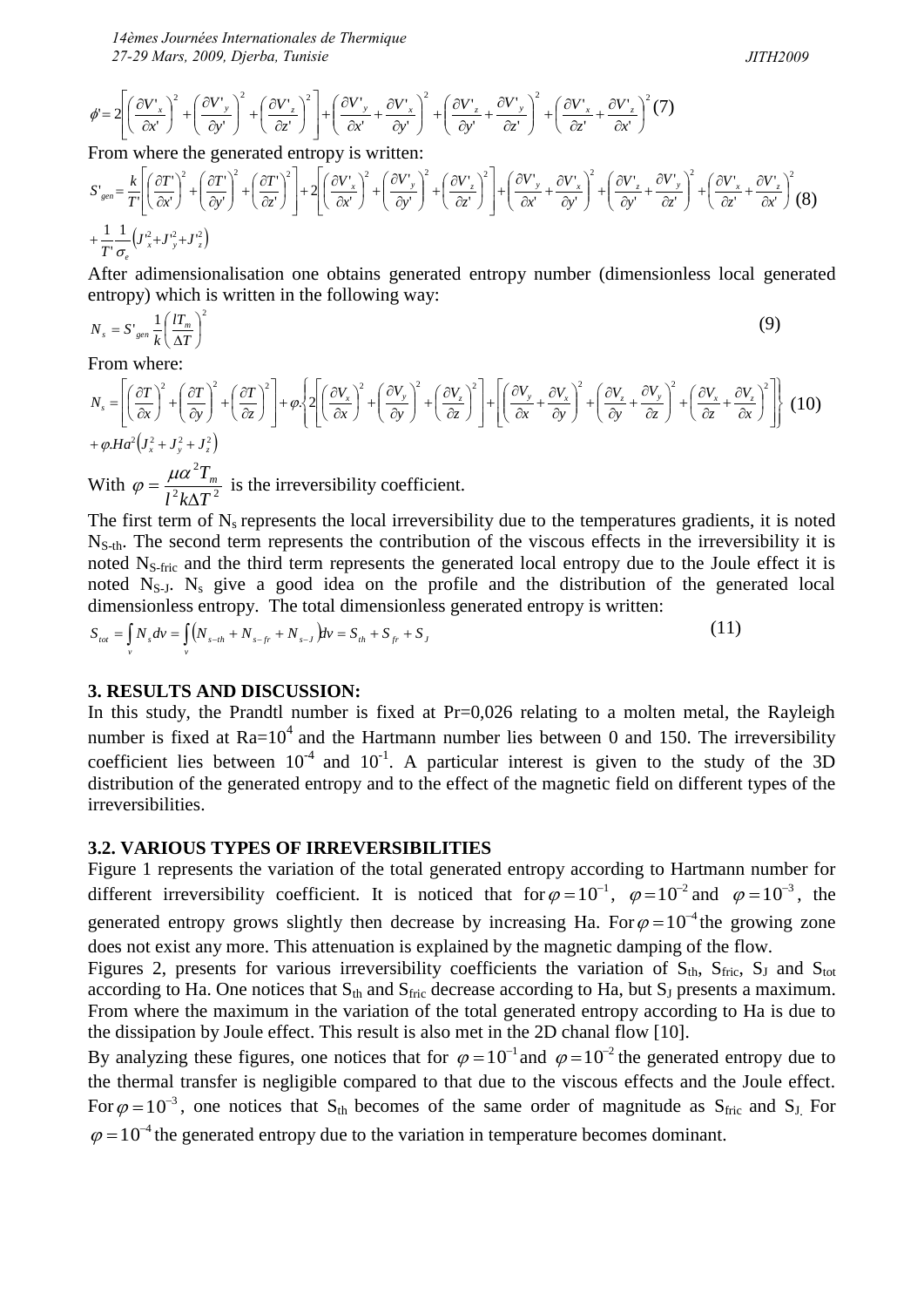

Figure 1. Variation of the total generated entropy according to the Hartmann number

Figures 2 also show that the effect of the magnetic field is more considerable on  $S_{\text{fric}}$  and  $S_I$  that on  $S_{th}$  and show that  $S_J$  presents a maximum for all the values of  $\varphi$ . It is also noticed that the maximum of S<sub>J</sub> and S<sub>fric</sub> occurs for  $15 \leq Ha \leq 20$  for all considered values of  $\varphi$ .



Figure 2. Variation of generated entropy according to Ha.

## **3.3. 3D DISTRIBUTION OF THE IRREVERSIBILITIES**

In order to analyze the three-dimensional aspect of the entropy generation we traced for two values of  $\varphi$  the total generated entropy for Ha=0, Ha=50 and Ha=100 (figure 3). The 3D behavior is more important for Ha=0 for both  $\varphi = 10^{-1}$  and  $\varphi = 10^{-4}$ . For  $\varphi = 10^{-1}$  the generated entropy occurs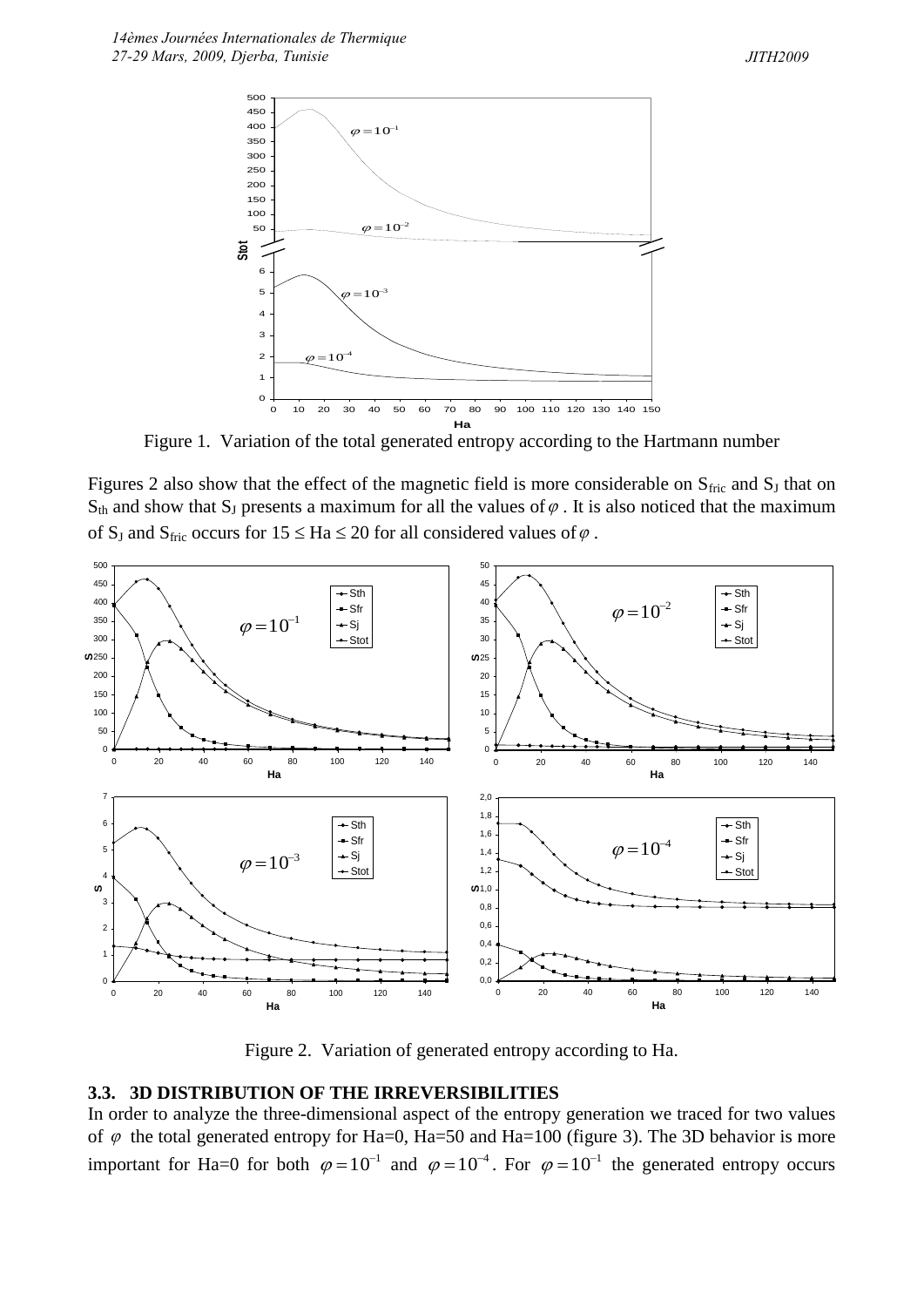principally near the active walls for both moderately and highly damped flow. As predicted and for  $\varphi = 10^{-4}$  and Ha = 0, the creation of entropy is mainly localized near the bottom of the hot surface and the top of the cold surface.



Figure 3. Iso-surfaces of the total generated entropy according to  $\varphi$  and Ha: Ra=10000

Figure 4 presents for Ha=0 and Ha=50 the distribution of the local total generated entropy in the  $z=0,5$  (in continued lines) and  $z=0.9$  (in dashed lines) plans for different values of the irreversibility coefficient . This figure confirms that the magnetic field limits the 3D character of the distribution of the generated entropy for all value of  $\varphi$ . This 3D behavior is clear for  $\varphi = 10^{-3}$  and Ha=0.



Figure 4. Contours of total generated entropy; continuous: z=0.5 plan; dashed: z=0.9 plan Figures 5 and 6, represents respectively for Ha=0 and Ha=50 a decomposition of the distribution of total generated entropy for  $\varphi = 10^{-1}$ . For Ha=0, S<sub>tot</sub> is broken up into S<sub>th</sub> and S<sub>fric</sub>. For Ha=50, S<sub>tot</sub> is broken up into  $S_{th}$ ,  $S_{fric}$  and  $S_J$ . These figures show that for Ha=0, the distribution of  $S_{tot}$  is very similar to the iso-entropies due to frictions what indicates the predominance of the irreversibility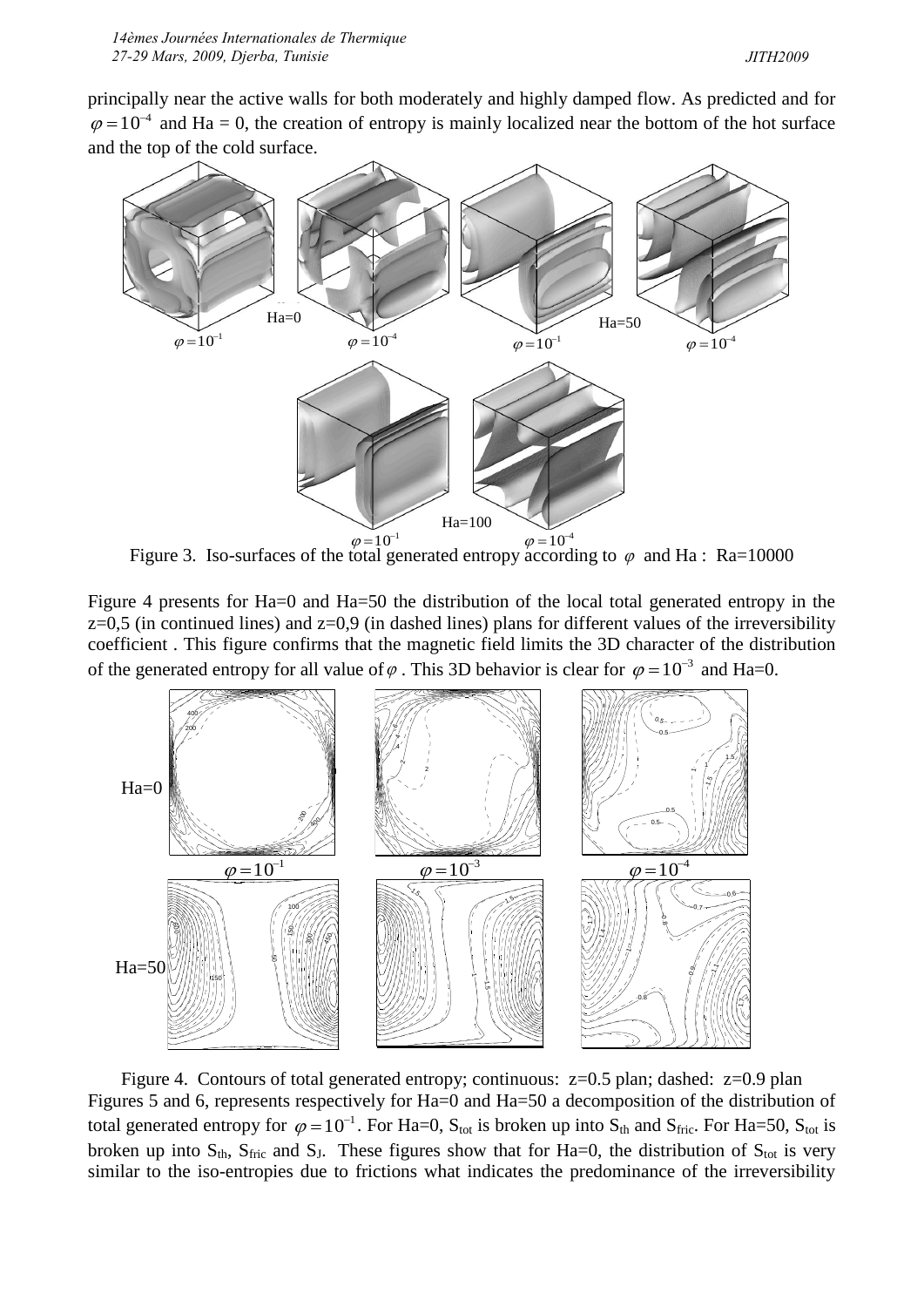*14èmes Journées Internationales de Thermique 27-29 Mars, 2009, Djerba, Tunisie* 

due to the viscous effects. By decreasing  $\varphi$  the distribution approaches with the iso-entropies due to temperature gradient what indicates the predominance of the irreversibility due to the thermal transfer. The 3D character exists for both  $S_{th}$  and  $S_{fric}$ . This is also noticed that for low coefficient of irreversibility the generated entropy covers all the  $z=0.5$  plan. By increasing the coefficient of irreversibility, the generated entropy concentrates (locates itself) along the walls of the cavity. The important generation of  $S_{\text{fric}}$  is located near the center of the faces. The generation of  $S_{\text{th}}$  is near the top corner of the hot wall and the bottom of the cooled wall. For Ha=50 the generated entropy is distributed on all the cavity and nonlocalised meadows of the walls even for  $\varphi = 10^{-1}$ , which implies that the magnetic field is opposed to the boundary layer phenomenon met for the great Rayleigh numbers. It is also noticed that iso-contours of entropy in the  $z=0.5$  and  $z=0.9$  plans are almost confused. This can be explained by the bi-dimensionalisation of the flow under the effect of the magnetic field. The 3D behaviour of the distribution of the generated entropy is important for only the  $S_{\text{fric}}$ . The maximum of  $S_J$  is located in the region near the center of active walls. Figures 10 and 11 also show that the 3D character is more pronounced for the entropy generated due to the viscous effects than the other types of irreversibilities.



Figure 5. Contours of generated entropy for Ha=0 and  $\varphi = 10^{-1}$ : (a) due to friction; (b) due to temperatures variations; in continuous lines: z=0,5 plan; in dashed lines: z=0,9 plan



Figure 6. Contours of generated entropy for Ha=50 and  $\varphi = 10^{-1}$ : (a) due to friction; (b) due to temperatures variations; (c) due to the Joule effects; in continuous lines:  $z=0.5$  plan; in broken lines:  $z=0.9$  plan.